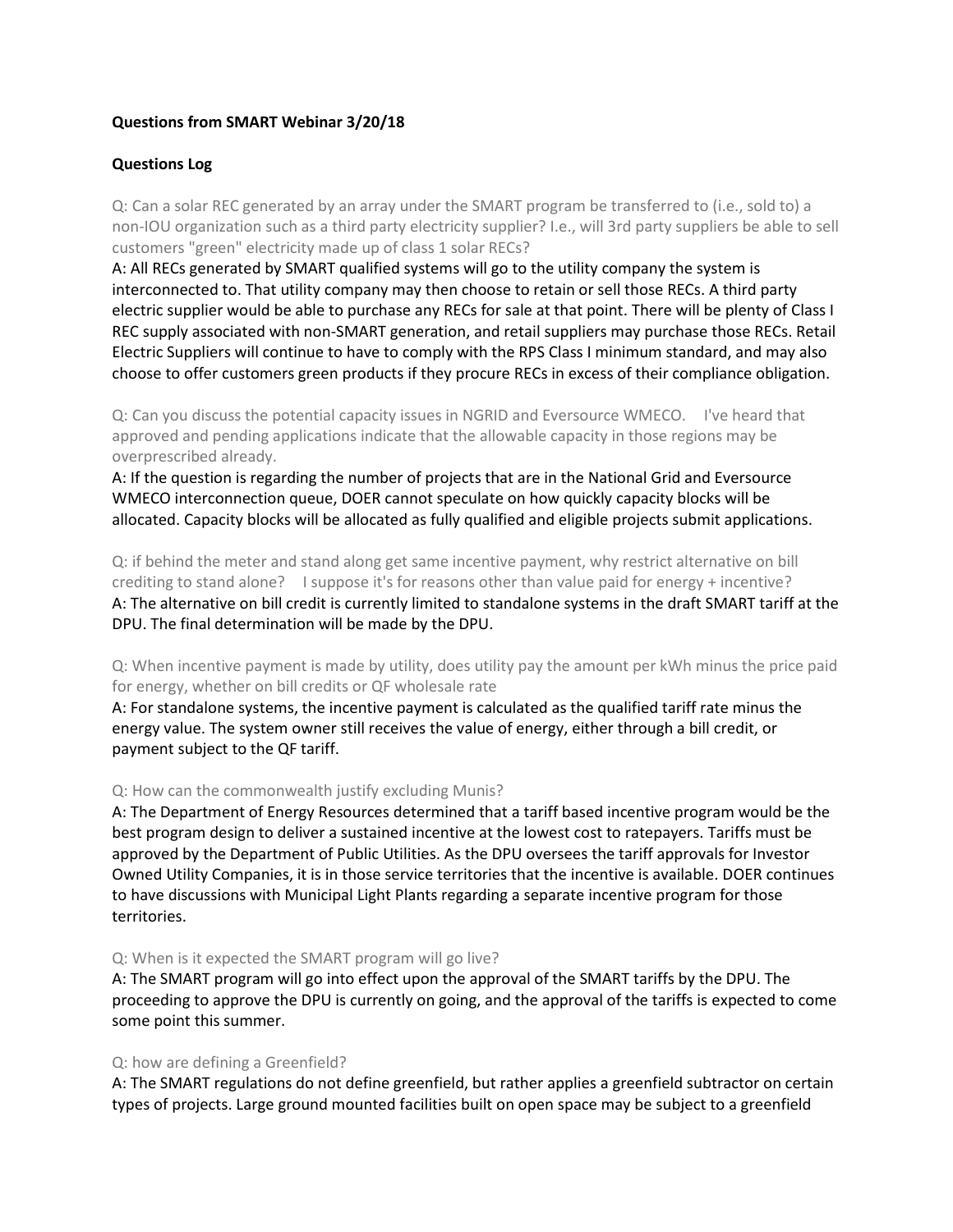subtractor. To determine whether a greenfield subtractor applies, review the Land Use and Siting Guideline.

## Q: Is a project subject to a subtractor if it is sited on a sand quarry?

A: A project is subject to a subtractor if the land it is located falls into Category 3 Land Use. Refer to the Land Use and Siting Guideline for more information on classifying land, which depends on a number of factors. Any site specific questions may be submitted directly to DOER.

Q: Could you please explain why a customer with a competitive supplier needs to be charged the DC basic service rate?

A: The fixed incentive rate for behind the meter solar tariff generation units is calculated by subtracting a the three year basic service rate, plus current transmission, transition, and distribution rates, from the total tariff incentive rate the solar tariff generation unit qualifies for. The purpose of subtracting out the basic service and volumetric charges is to determine the value of the energy served behind the meter. A customer that is on competitive supply is not being charged basic service, but rather the basic service rate is the approximate value determined for that system, as the Solar Program Administrator is not privy to the competitive rates.

Q: So, on behind the meter, the incentive payment is reduced by energy value so calculated for all kWh, including what is consumed on site? Doesn't this incentivize stand-alone facilities, rather than behind the meter?

A: The incentive for behind the meter systems is a fixed incentive rate for every kWh of production of the solar installation. The deduction of the value of energy from the all in tariff rate is meant to put a value on the energy served behind the meter. From that point forward, the fixed kWh incentive payment is paid on every kWh of production. The design is not intended to incentive behind the meter or standalone as a preferred type of installation. Installers should review what type of installation works best for the customer and the site.

# Q: what is "Project segmentation"?

A: The design of the program gives a higher incentive rate to smaller sized projects, and also does not subject smaller projects to the Land Use Categories and a possible Greenfield Subtractor. To preclude any possible gaming of the incentive program, the project segmentation rules were established to prevent one developer from installing multiple smaller units across multiple parcels.

Q: If you're adding storage to an existing PV array, would it qualify for SMART program tariffs? A: No, to qualify for the SMART program, the PV installation must be new, and not currently operational under the SREC I or SREC II programs. A retrofitted system with a new battery would not be eligible for the SMART program.

Q: Can you submit an application for a system that will qualify for Block 2 when Block 1 opens up? A: Projects will ordered continuous, so it is possible to submit an application when Block 1 opens that will eventually get qualified under Block 2.

### Q: If you have a QF facility larger than 25 kW how will the compensation work?

A: A Qualifying Facility interconnected as a standalone facility will be qualified for the all in compensation rate based on size, Capacity Block, and any eligibility adders and applicable subtractor. The total tariff rate is then compensated as a combination of energy and incentive. The energy rate is determined by that utility company's QF tariff. The energy rate is subtracted out from the total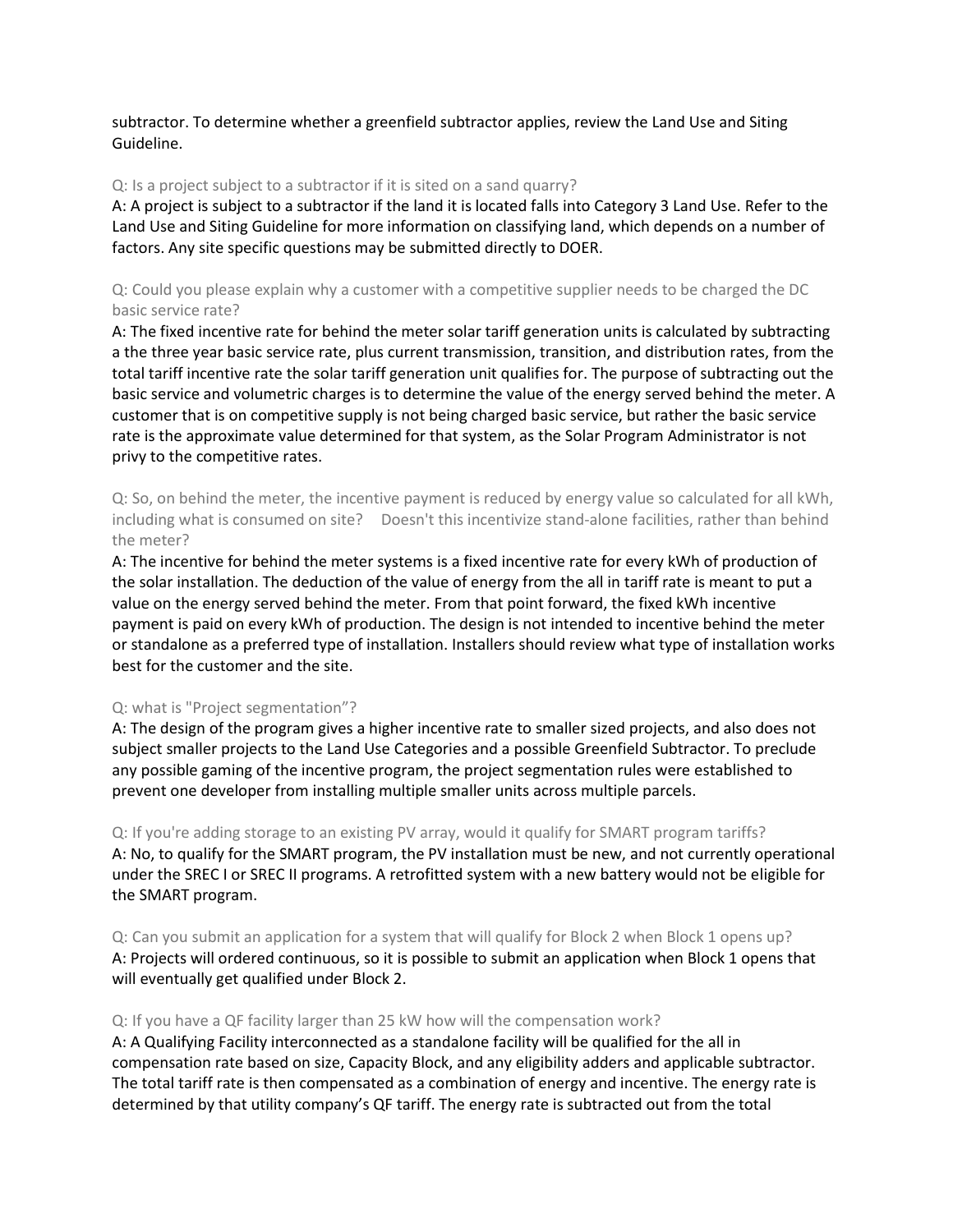compensation rate, and is paid to the owner separately. The incentive payment is the remainder, and is paid directly to the system owner.

## Q: What is the difference between On Bill Credit and Net Metering Credit?

A: A Net Metering Credit is the credit value applied to a generation system that has been qualified for the Net Metering Program. The DPU oversees the Net Metering Program, and the application for net metering is on the massaca.org website. Net metering is a separate program from SMART, subject to net metering caps and restriction. The Alternative On Bill Credit is a new bill crediting mechanism that is being approved along with the SMART tariff. It is a bill credit in the same way a net metering credit is a bill credit, but there are particular rules that are currently being review by the DPU and the final rules for alternative on bill credit will be set by the final order from the DPU. There are no caps on alternative on bill credits, but the alternative on bill credit is only available to projects qualifying under the SMART program.

# Q: Will the subtraction be the QF amount?

A: The value of energy for Qualifying Facilities is determined by the interconnecting utility company's qualifying facility tariff.

## Q: What are requirements for initial bid portal?

A: If the question is regarding the application requirements for obtaining a block reservation, please refer to the Statement of Qualification Application Guideline.

Q: Can a SMART system be installed behind a meter that has an existing SREC system already installed? A: Yes, as long as a separate revenue grade production meter is installed on the SMART system.

### Q: Will this program eliminate the RPS for solar?

A: No, the RPS will continue, and all SMART qualified generation units will generation Class I RECs, which will go to the utility company in exchange for the SMART tariff paid to the system owner.

Q: When will Munis have access to SMART?

# A: Municipal Light Plants are not eligible for the SMART program.

Q: What if we have a compliant about the system program administrator? Who does it go to? What ithe remedy?

A: Concerns should be submitted to the electric distribution companies.

Q: behind the meter I mean.

A: Behind the meter means that the production of the solar tariff generation unit is used on site before it goes out to the distribution grid.

Q: What are the project requirements for June 2018 bid portal? Assuming interconnection approval not needed.

A: Please refer to the question answered above and the Statement of Qualification Application Guideline for the requirements.

Q: Do we expect Municipal Electric Companies will join SMART at any point?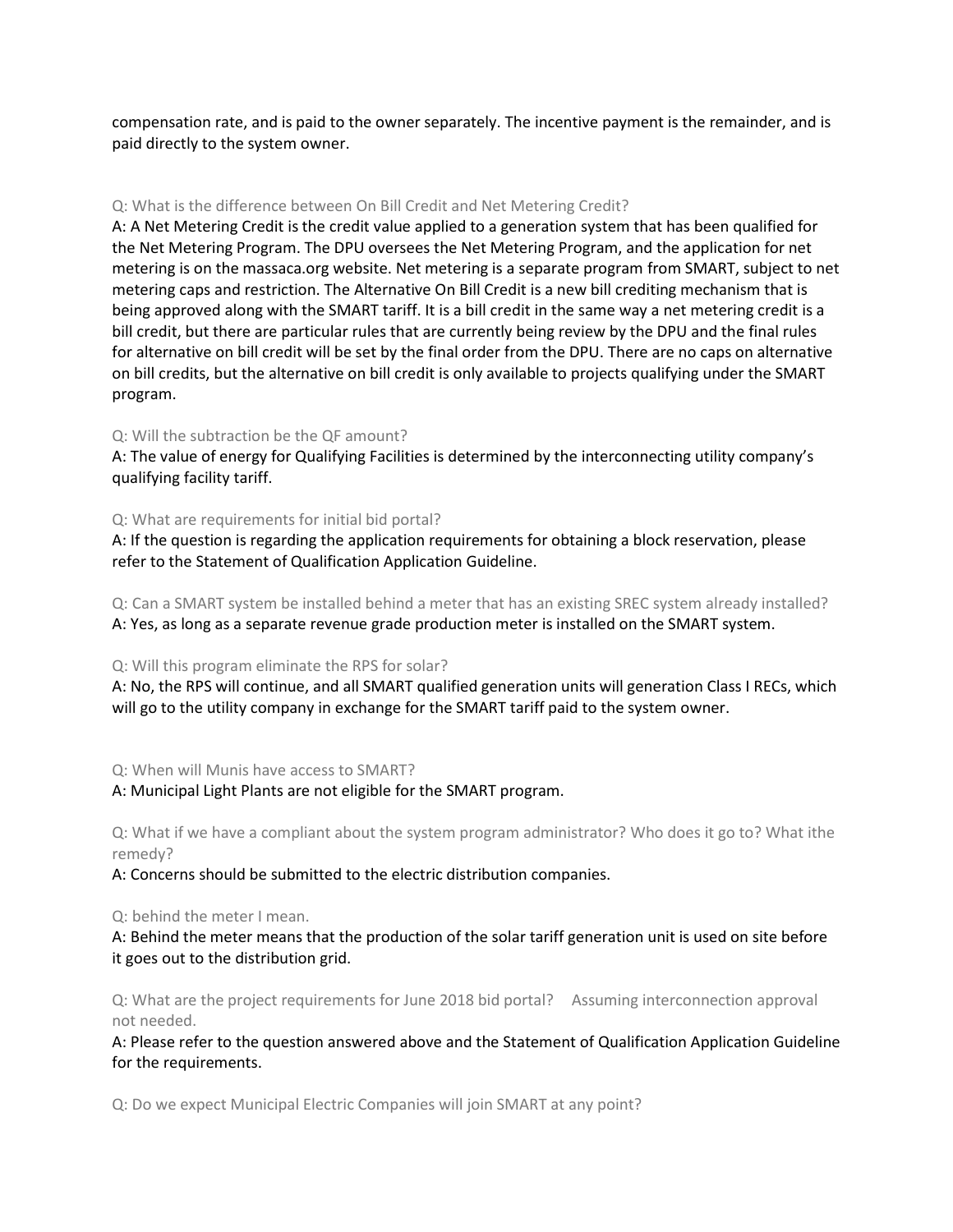# A: Please refer to the question answered above regarding Municipal Light Districts.

Q: How does SMART program affect LEED projects? Typically to earn Renewable Energy points, a project needs RECs. If utilities get RECs, can LEED projects still earn points? A: DOER cannot comment on how SMART would impact LEED certification. Please refer to the USGBC for questions of LEED eligibility.

Q: So no third party suppliers can get a solar REC under SMART?

A: RECs will continue to be generated an available on the market for third party competitive suppliers to purchase. The RECs from SMART generation units will go to the utility companies, but SMART generation units are not the only MA Class I qualified facilities.

Q: Will Cap Allocation ever be increased for WMECO through MassACA?

A: DOER has no authority over the net metering program. Any cap allocation must be approved by the Legislature.

Q: if a municipality or company wants to claim they are powered by renewable energy, then they just don't participate in the SMART program and there are no incentives?

A: DOER is unclear about this question, please follow up directly with DOER at [DOER.SMART@state.ma.us.](mailto:DOER.SMART@state.ma.us)

Q: Will the project owner control the storage asset? (Use for capacity charge reduction, peak shaving, etc)

A: DOER will continue to discuss the performance requirements of Energy Storage Systems in the SMART program, please look for future announcements and additions to the Energy Storage Guideline for further details.

Q: Can you define Floating Solar? Is it an array on a body of water? A: Please refer to 225 CMR 20.02

Floating Solar Tariff Generating Unit. A Solar Tariff Generation Unit located on a body of water that are currently, or was formerly, used for water treatment, agricultural or industrial activities, and that allows for the continued use of the water body for its intended purpose.

It must also conform to 225 CMR 20.06(1)(i) Special Provision for Floating Solar Tariff Generation Units.

Q: Will this program be effected by the omnibus utility bill that is pending

A: DOER cannot comment on how the pending bill may impact the program.

Q: Will the incentive payment be considered taxable income?

A: Yes, incentive recipients will be issued tax form by the issuing utility company.

Q: Currently, virtual net metering credits cannot be purchased from outside of a utility distribution zone (i.e. Nantucket cannot buy net metering credits outside of Nantucket Electric territory). Does this limitation also apply for SMART program offtakers?

A: All rules applying to the alternative on bill crediting mechanism will be finalized by the DPU in the final tariff order, but the current proposal allows alternative on bill credits to be allocated within the same service territory but across load zones.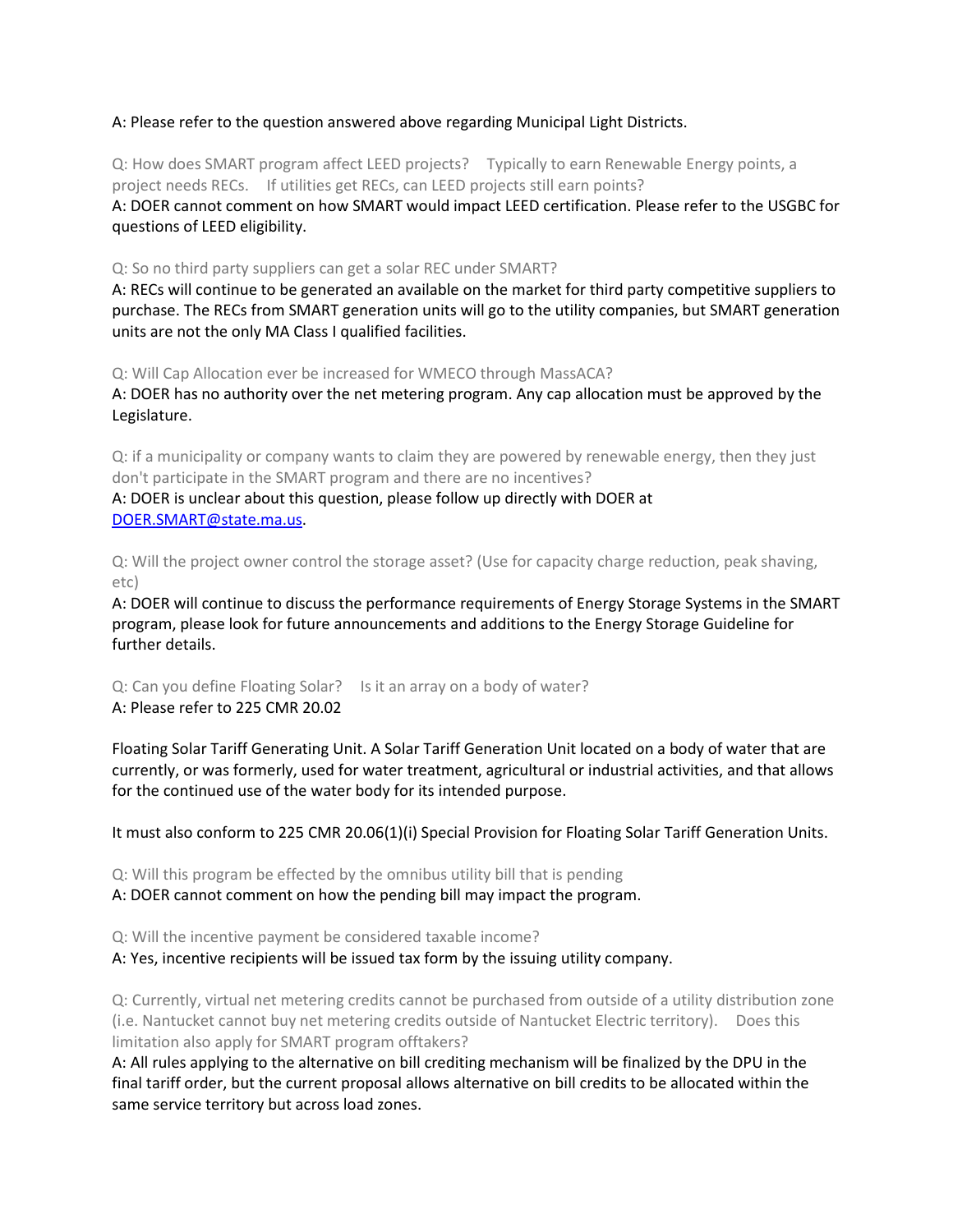Q: If a project is located on a site with a load can it opt for stand-alone rather than behind the meter? A: The determination of standalone versus behind the meter system depends on the interconnection of the system rather than any existing load at the site. It is possible for a solar tariff generation unit to be interconnected as a standalone system, meaning exporting directly to the grid, while also being installed at a site with existing load.

Q: Can you discuss the potential capacity issues in NGRID and Eversource WMECO. I've heard that approved and pending applications indicate that the allowable capacity in those regions may be overprescribed already.

A: The application queue is intended to progress without stopping. DOER cannot guess about how quickly queue positions may fill up; to reserve a queue position generation units must not only have obtained a signed ISA, they must also have site control and non ministerial permits. It is impossible to know how many projects in the interconnection queue have obtained all necessary application requirements to obtain a block reservation at this time.

Q: If a project gets a 1-year reservation and project is not completed, does value decline?

A: Please refer to the Statement of Qualification Application Reservation Period Guideline for further details. If a project is not complete at the end of a 12 month reservation period, an extension may be obtained. If a project is not complete by the end of its Reservation Period, it will lose its reservation, and must reapply to obtain a position in the queue at that time.

Q: Will the slides be available after the webinar? If so, where A: DOER posts the slides and related material on our Webinar Page at <https://www.mass.gov/service-details/doer-webinars> The Webinar is linked here and posted on DOER's YouTube channel.

# **Additional Questions:**

Q: Relating to the June 2019 Bid Process: Will the DOER require a signed interconnection application for the SMART bid portal? And What other requirements will there be? Land control? Roof lease, etc? A: Please refer to the question answered above and to the Statement of Qualification Application Reservation Period Guideline for further details.

Q: Relating to Storage Adder: Will the project owner "own" the capacity reduction, T & D reduction, etc. savings produced by the energy storage asset?

A: The Department of Public Utilities has determined it will not issue an order on the question of capacity rights for solar and solar plus storage in the SMART Docket (17-140). It will be determined in a separate docket at some future point.

Q: Relating to PPAs: In particular, I was trying to understand how I would determine what a reasonable PPA rate might be for the example facility and how this would work in the scenario that is most common for municipalities, where we are charged a PPA rate for the electricity and the vendor gets the payments-City of Medford

A: In reviewing PPA rates, there are a couple of factors to consider. Is the system being connected behind the meter or a standalone? If it is a behind the meter generation unit, the value of the energy deducted from the all in rate is determined by the rate class of the meter the system is interconnected to. So the rate of the PPA is determined by the rate class of the system. If the system is a standalone and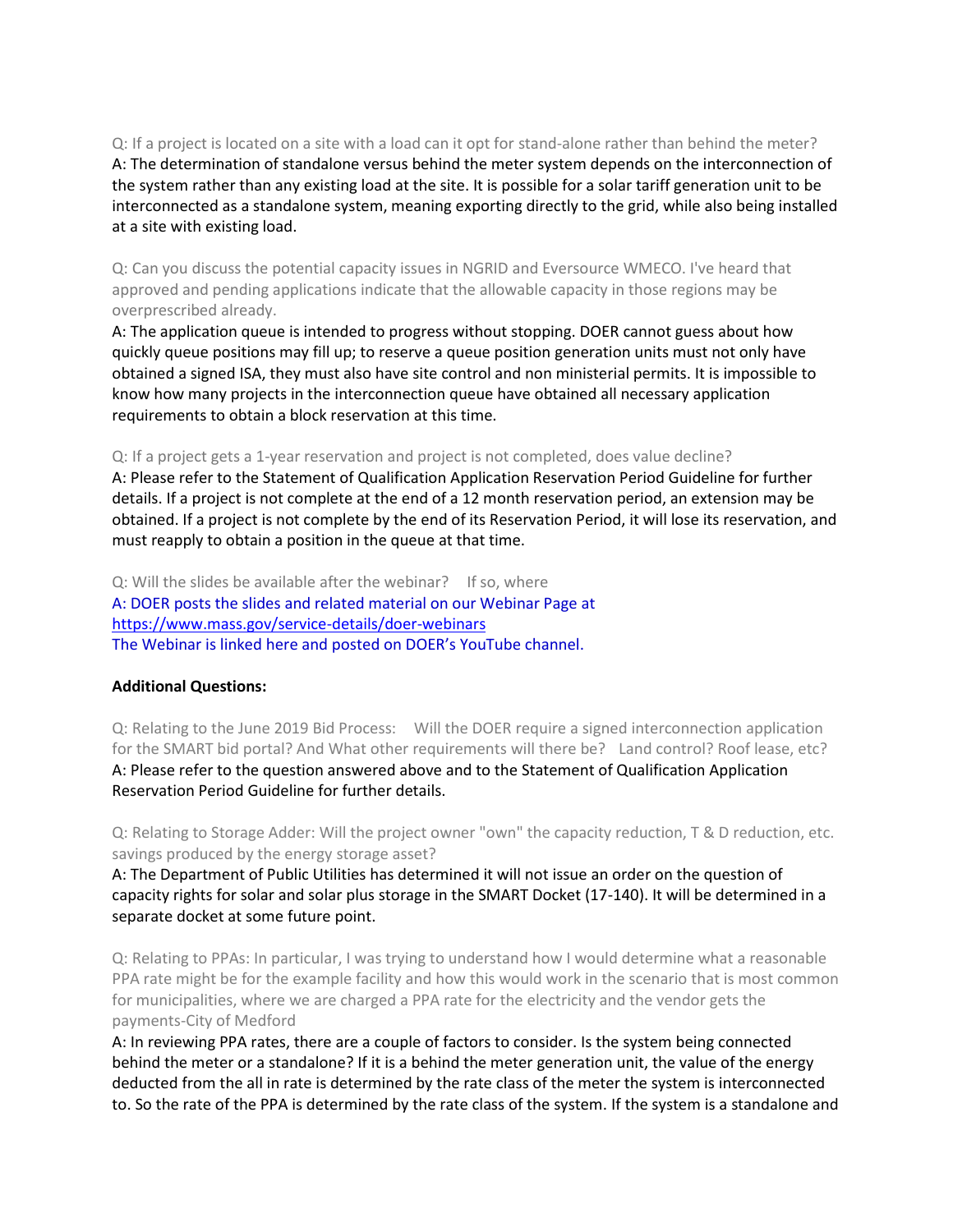the PPA is a bill credit offtake agreement, then the rate is determined by whether the system is interconnected as a net metering system or an alternative on bill credit system. The value of the bill credits differ between the two types of systems. There are also different rules that apply to each type of system. In determining whether a rate is reasonable, these are the different aspects of the project design that should be reviewed.

Q: In Newton, we are involved in developing an RFP for solar projects on about 30 city owned properties. We are trying to understand our options under SMART and the cash flows under those options. By cash flows I mean the source of revenues to the owner/developer and the source of savings and credits to the city. These projects would be done under a PPA agreement. In part, our attention to these details is motivated by the general rate case of Eversource last summer where they attempted to reduce the value of net metering credits on our existing projects by 40%. This would have been a huge blow to our solar projects and to those of several other communities. We intervened in this rate case and prevented Eversource from reducing the net metering credits as they had proposed.

From what was presented, it seems that standalone net metering may provide the best protection from the type of rate changes that Eversource proposed and will likely propose again in the future. This is because under the standalone option the incentive increases in value if the net metering credit decreases. Do I understand that correctly? I have a couple of questions related to this:

1. Do we have the option of doing a standalone net metering project even if the solar array is located on a building with load (rather than behind the meter)?

A: Yes, with the interconnection approval of the utility company.

2. What is the difference between an on bill credit versus a net metering credit? A: Net metering credits are allocated when a generation unit is qualified for net metering and granted a net metering cap allocation. The rules of the program are regulated by the Department of Public Utilities. Alternative on bill credits are specifically created for SMART generation units. The value and the rules that apply to alternative on bill credits differ from net metering credits, and will be finalized in the final order by the DPU on the SMART tariff.

# From City of Newton.

*Q: I'd be interested in hearing about DOER's perspective on the SMART program MW allotment, particularly in NGRID and Eversource WMECO territory. From what I've heard, approved and pending Interconnection applications are already well above the program allotment in those utility territories. This is very concerning for municipalities as they cannot move at the speed of a private land owner transaction. This could cause municipalities to miss on the SMART incentives altogether thus stopping the project or put them in a very late block thus minimizing the potential benefit to the town. The greenfield 'land grab' is also counter to the MA SMART program's intention of incentivizing landfills, rooftops, brownfields, etc.*